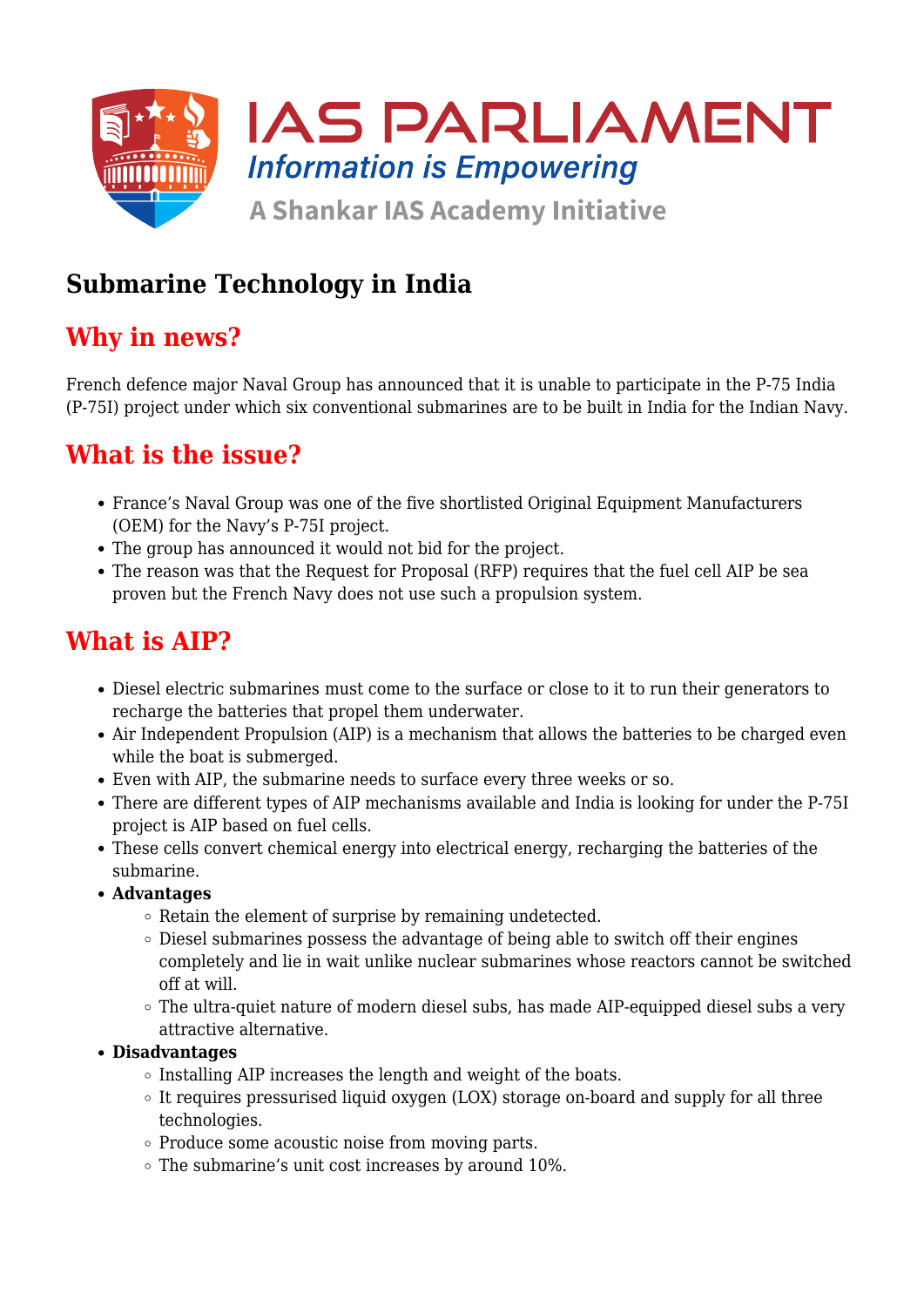# **What is the Navy's 30-year submarine building programme about?**

- In 1999, the Cabinet Committee on Security approved a 30-year plan for the Navy to indigenously build and induct 24 submarines by 2030.
- The older Project-75 (P-75) was brought under the new plan, with the two production lines to be built under P-75 and P-75I.
- P-75 envisages indigenous construction of Scorpene-class submarines equipped with the stateof-the-art AIP system.
- Six Scorpene submarines are being built under Project-75 by Mazagaon Dock Ltd. (MDL) under technology transfer from Naval Group of France under a \$3.75-bn deal signed in 2005.

| Name of the Submarine | <b>Commission Year</b> |
|-----------------------|------------------------|
| <b>INS Kalvari</b>    | 2017                   |
| <b>INS Khanderi</b>   | 2019                   |
| INS Karanj            | 2021                   |
| INS Vela              | 2021                   |
| <b>INS Vagir</b>      | Yet to be commissioned |
| <b>INS Vagsheer</b>   | Yet to be commissioned |

- Project-75I (approved in 2007) succeeded the Project-75.
- The first Request for Information for P-75I was issued in 2008, then again in 2010, but the RFP was issued only in July 2021.
- This will be India's first project under the Strategic Partnership Model where the government will give the contract to an Indian Strategic Partner (SP), which will partner with a foreign OEM to build AIP-powered submarines in the country.

## **What is the status of the project?**

- The project is lagging behind the curve as the final bids are yet to be finalised.
- The Naval Group has already announced it is pulling out, and the Russian and Spanish companies might also not proceed with their bids.
- **Concerns-** The requirement to demonstrate a sea-proven fuel cell AIP is the major concern.
- While some manufacturers may have the technology, it may not have been proven at sea yet.
- Another problem for the OEMs is the transfer of technology as they are unwilling to share all their expertise, especially the niche technologies that they have built.

## **What submarines does India have now?**

- India has 16 conventional diesel-electric submarines, which are classified as SSKs excluding the INS Vagir and INS Vagsheer
- India also has two nuclear ballistic submarines, classified SSBN.

### **SSKs**

| 4 Shishumar Class                      | Bought and then built in India in collaboration with the<br>Germans in 1980s |
|----------------------------------------|------------------------------------------------------------------------------|
| 8 Kilo Class or Sindhughosh Class      | Bought from Russia (including erstwhile USSR) between 1984<br>and 2000       |
| 4 Kalvari Class Scorpene<br>submarines | Built at India's Mazagon Dock in partnership with France's<br>Naval Group    |